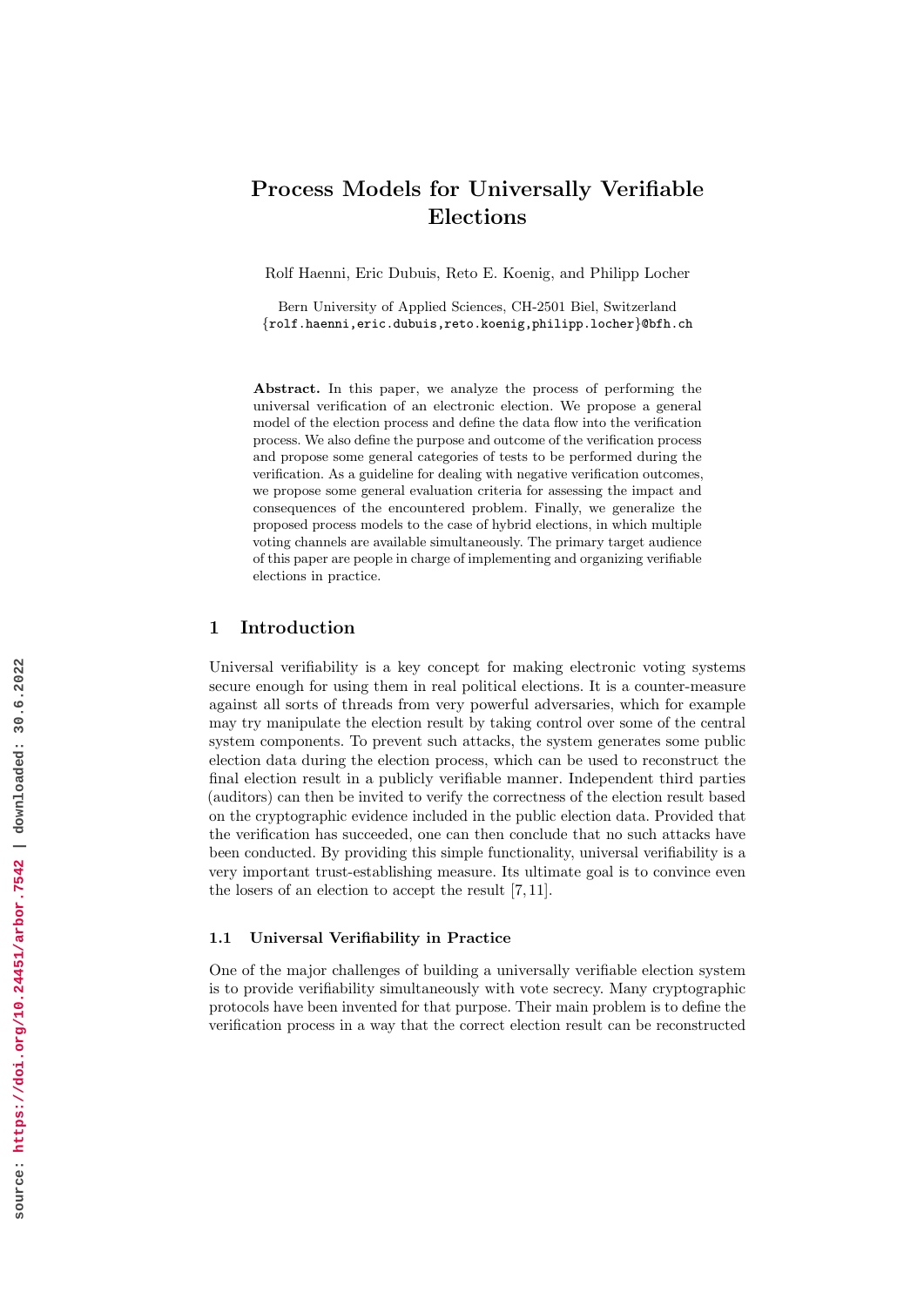without explicitly decrypting the submitted encrypted votes. For this, some anonymization mechanism must be applied to the submitted votes to unlink them from the voters. Techniques for solving this problem, for example mix-nets or homomorphic tallying, are well-understood today and widely applied. Practical systems using these technologies have been introduced for both academic and real-world purposes [2–6].

Based on today's generally accepted understanding that verifiability is crucial for electronic elections, countries such as Switzerland and Estonia have decided to update the requirements for their existing e-voting systems. The following quote from the Federal Chancellery Ordinance on Electronic Voting (VEleS) underlines this change of paradigm in Switzerland [1, page 3]:

"Auditors receive proof that the result has been ascertained correctly. They must evaluate the proof in a observable procedure. To do this, they must use technical aids that are independent of and isolated from the rest of the system."

To fulfill the extended requirements, the two remaining Swiss e-voting system providers have launched corresponding development projects. By releasing a detailed and comprehensive protocol specification together with two different proof-of-concept implementations [8,9], the CHVote project of the State of Geneva has reached an important milestone in 2017. The launch of the new system, which is currently being developed according to the specification, is planned for the 2019 parliament elections. Similar plans exist for the system offered by the Post CH Ltd, which has officially reached an intermediate expansion stage in early 2018. In both projects, the legal ordinance is clear about implementing proper verification processes along with the introduction of the next-generation systems. However, since VEleS does not further specify the details of such processes, it does not provide sufficient legal grounds for most of the conclusions and recommendations contained this paper.

#### 1.2 Goals and Overview

Despite the recent developments in Switzerland and other places in the world, only little experience exists with respect to conducting an actual verification process for real political elections. The foremost problem is the necessity of providing suitable *technical aids* that offer the desired functionality while satisfying the requirement of being independent from the rest of the system. In some of the abovementioned systems, such technical aids have never been developed. This leads to a paradoxical situations, where systems are promoted as (potentially) verifiable, but without offering the full package for performing an actual verification.

Another problem is the lack of a common understanding of the exact purpose of a verification and the necessary processes around it. Simple questions like what are the exact input data of a verification process and what are the possible verification results have never been defined in a precise manner. Such a high-level view of the verification process is the main topic of this paper. The goal is to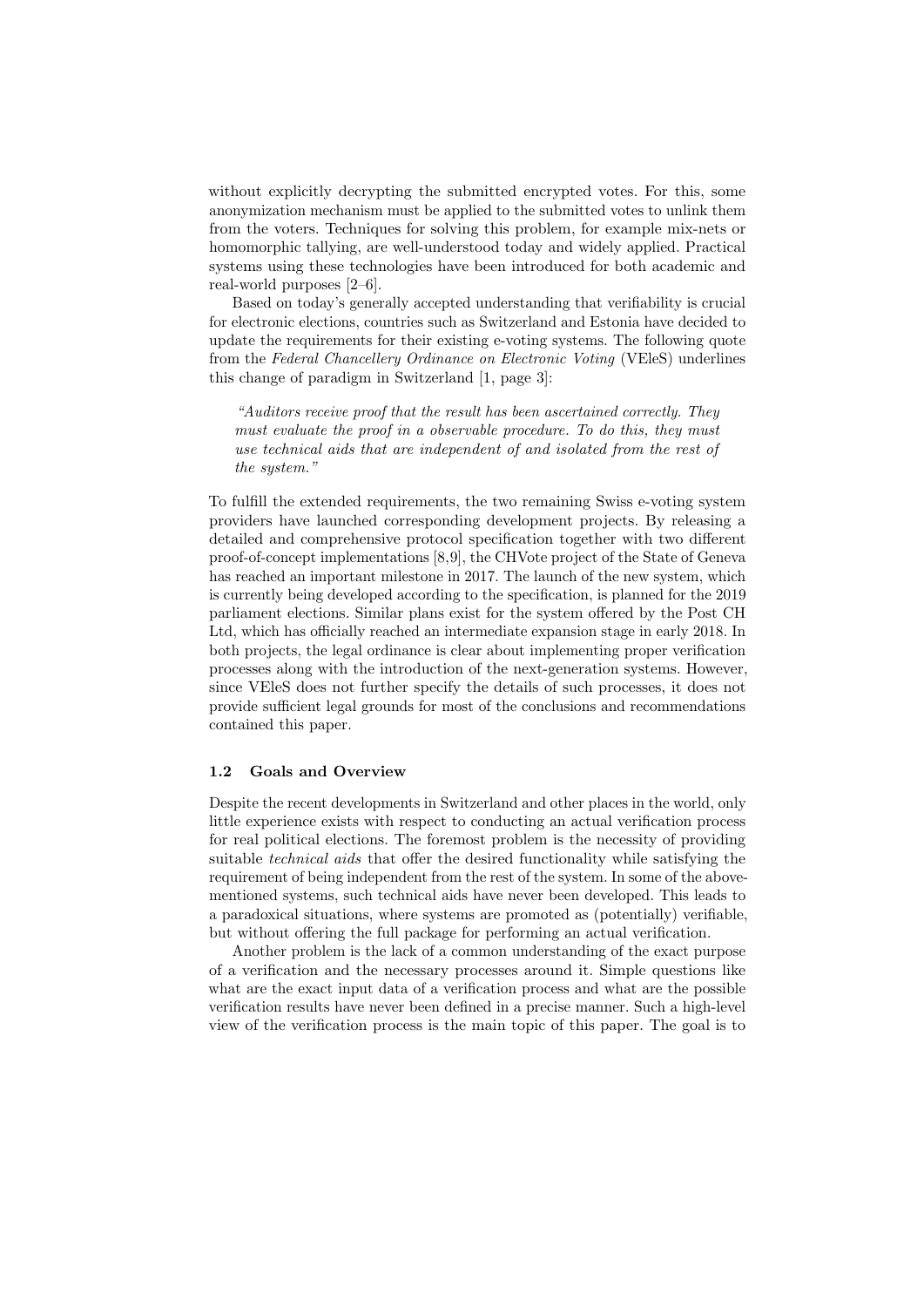lay the foundations for introducing universal verification into existing and future electoral processes. For this, we look at the commonalities of existing e-voting protocols, propose a high-level summary of the relevant data flow, and finally derive general models for both the election and the verification processes. The paper is written mainly from a technical perspective. Related political, legal, or sociological questions are deliberately left aside.

We will start in Section 2 with a general model of the election process, which defines the principal data flow. This model is general enough to be applicable to both electronic and non-electronic election processes. Based on this model, we propose a definition of the verification process. Particular attention is given to the verification result, which we decompose into five main categories. We also discuss the development process of corresponding verification software. In Section 3, we use the generality of the election process model to define corresponding processes for hybrid voting systems, which provides multiple (electronic and nonelectronic) voting channels simultaneously. In this particular setting, additional considerations are necessary to guarantee the completeness of the verification chain. Section 4 summarizes the findings and concludes the paper.

# 2 Universally Verifiable Elections

An election system's principal function is to establish the correct election result based on the votes submitted by the voters. This should be done in a way that even the losers of the election will accept the result as correct. In a paper-based election system, this functionality is achieved by involving trustworthy people from all parties in the tallying process. In case of observed or suspected irregularities, election authorities can order a re-tally of the votes by independent third parties to remove any existing doubts. In an electronic election system, this is exactly the purpose of conducting a universal verification, but the evidence necessary for inferring the correctness of the result is derived from cryptographic methods rather than human supervision. Irregularities caused by attacks or software bugs can then be detected in a reliable way. The purposes of re-tallying paper votes and universally verifying electronic votes are therefore largely equivalent.

# 2.1 Election Process

In order to define universal verification more precisely, we must first introduce an abstract model of an election process. To provide compatibility with most existing election protocols, we suppress technical details as far as possible. A common denominator is the *election period*, during which voters can submit their votes. Independently of the exact length of this period, it defines a natural decomposition of the whole election process into three consecutive phases:

```
pre-election phase \Rightarrow election phase \Rightarrow post-election phase.
```
Each phase generates its own part of the election process data, which contains the auxiliary cryptographic evidence required to perform the verification of the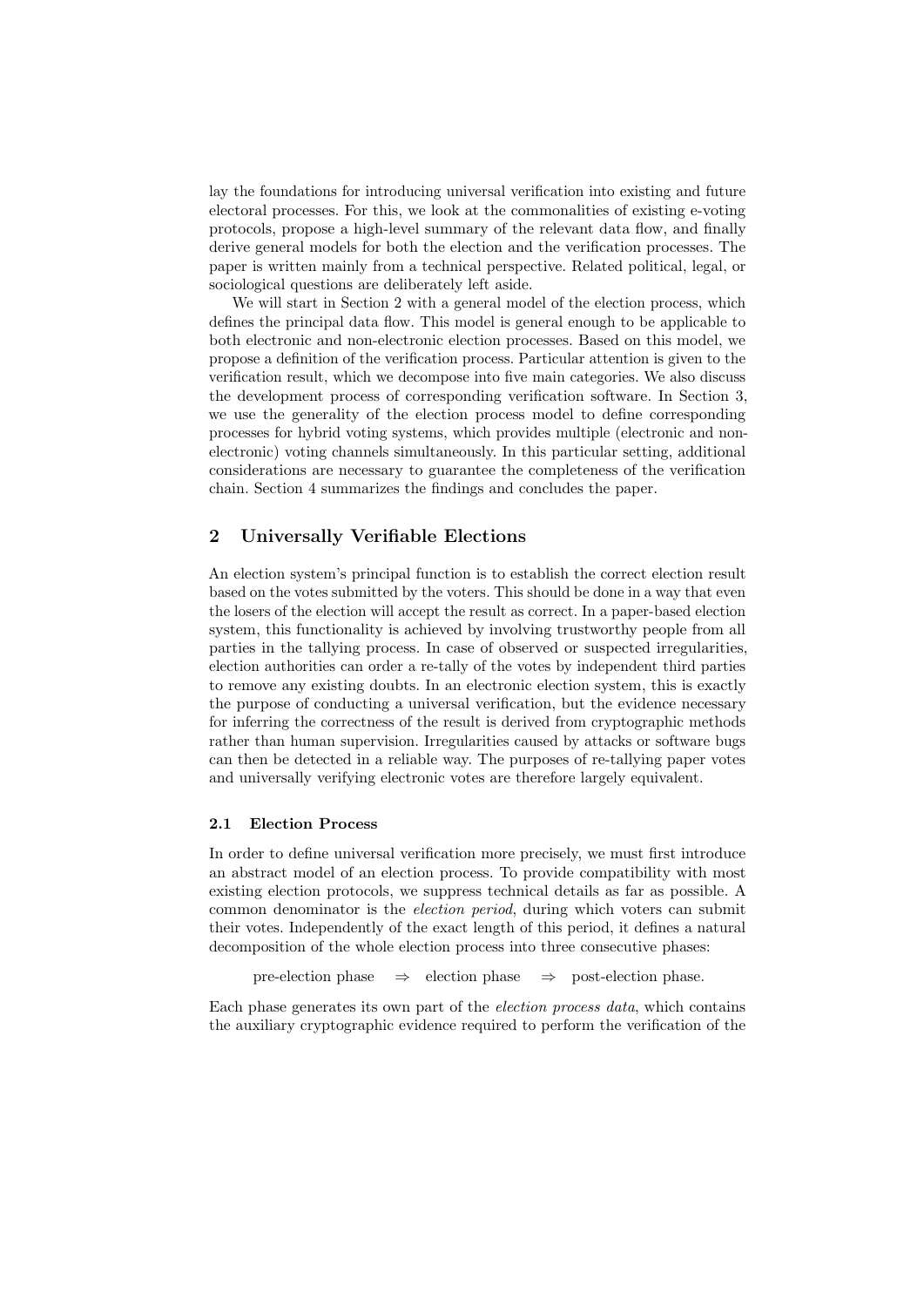election result. For the general understanding of the election and verification processes, it is not necessary to further specify the exact content of this data, but it is important to keep in mind that this data is public. Usually, it is written to a public bulletin board, from which it can be retrieved by anyone who wants to perform the verification. The election process data is depicted in Figure 1 as one of the main outputs of the election process.



Fig. 1: Abstract model and data flow of an election process.

One of the main inputs of the election process is a document called election definition, which defines the details of the election, for example the questions and voting options in a referendum or the list of candidates and election rules in an election. A second input document, which we call *electorate*, contains the list of eligible voters. This document is needed to determine the voter's eligibility and therefore decide about the validity of a submitted vote. Another input document, which we call *process definition*, specifies the details of the election process, for example the start and the end of the election period, but also the identities of the parties and authorities involved in the process or the cryptographic parameters to be used. The party responsible for providing the three input documents is called election administrator. Our distinction between election definition and process definition is important in the hybrid setting discussed in Section 3, where a single election definition is combined with two or more process definitions.

The most important output of the election process is the election result. We do not further specify the contents of this document, except that we assume that it summarizes the outcome of the election tally, for example by summing up the number of yes/no-votes in a referendum or by simply enumerating all decrypted votes in cleartext. This document represents therefore the official result, which is publicly announced in the aftermath of the election. For this, it is important for this document to contain a signature from the election administrator, which guarantees the correctness of its contents.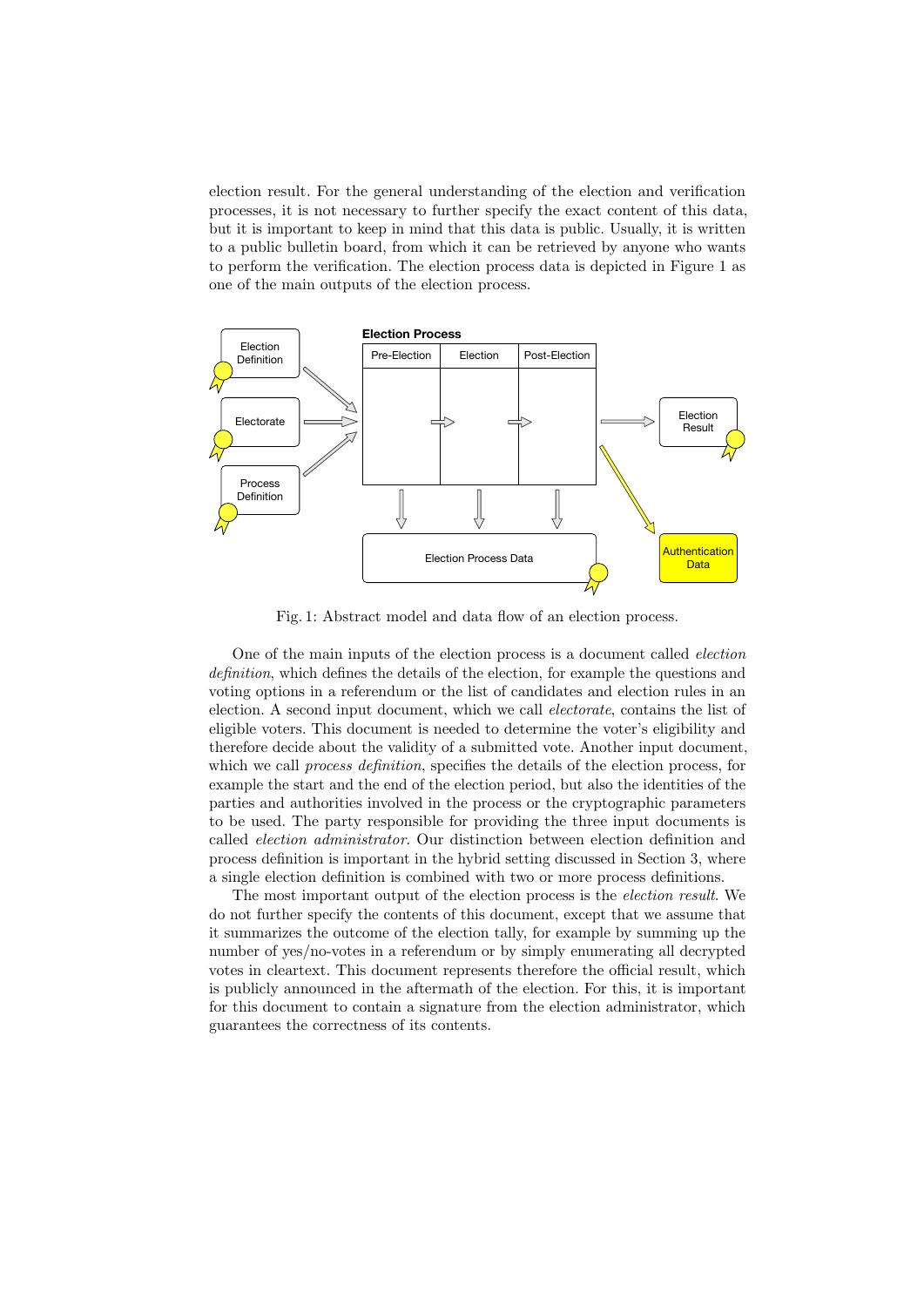The same remark about containing a signature holds for the three input documents and for most parts of the elections process data. We summarize this aspect of the model by assuming an additional output called authentication data (yellow-highlighted in Figure 1). In a purely electronic setting, this output will consists of a list of digital signatures with corresponding certificates, from which the authenticity and integrity of all input and output documents can be inferred. As we will see in the next subsection, this aspect defines a particular category of verification steps, which can be performed independently of the rest.

We already mentioned that we kept this process model simple enough for applying it also to the case of non-electronic elections. In that case, some (but not necessarily all) of the involved documents will be paper documents signed by the people that generated them. They may contain declarations that certain manual tasks of the process have been conducted according to the specified procedures. In case of detected irregularities, the existence of such documents can help in identifying the person responsible for causing or overlooking the problem. They are therefore needed for ensuring the plausibility of the election result.

#### 2.2 Verification Process

The process of verifying an electronic election based on the available public data is depicted in Figure 2. The input of the verification process consists of all the public inputs and outputs of the election process model from the previous section. We refer to it as the *election data* and assume that it is available to any person who wants to perform a verification. Note that we consider the election result as part of the election data, which must be checked for correctness. The purpose of the verification process is to perform a series of tests on the election data, which collectively give enough evidence to assess the correctness of the election result. A compilation of the results obtained from performing the necessary tests is what we call the verification report. This document is the principal output of the verification process. The software that generates the verification report based on the election data is called verifier.



Fig. 2: Abstract model of the verification process.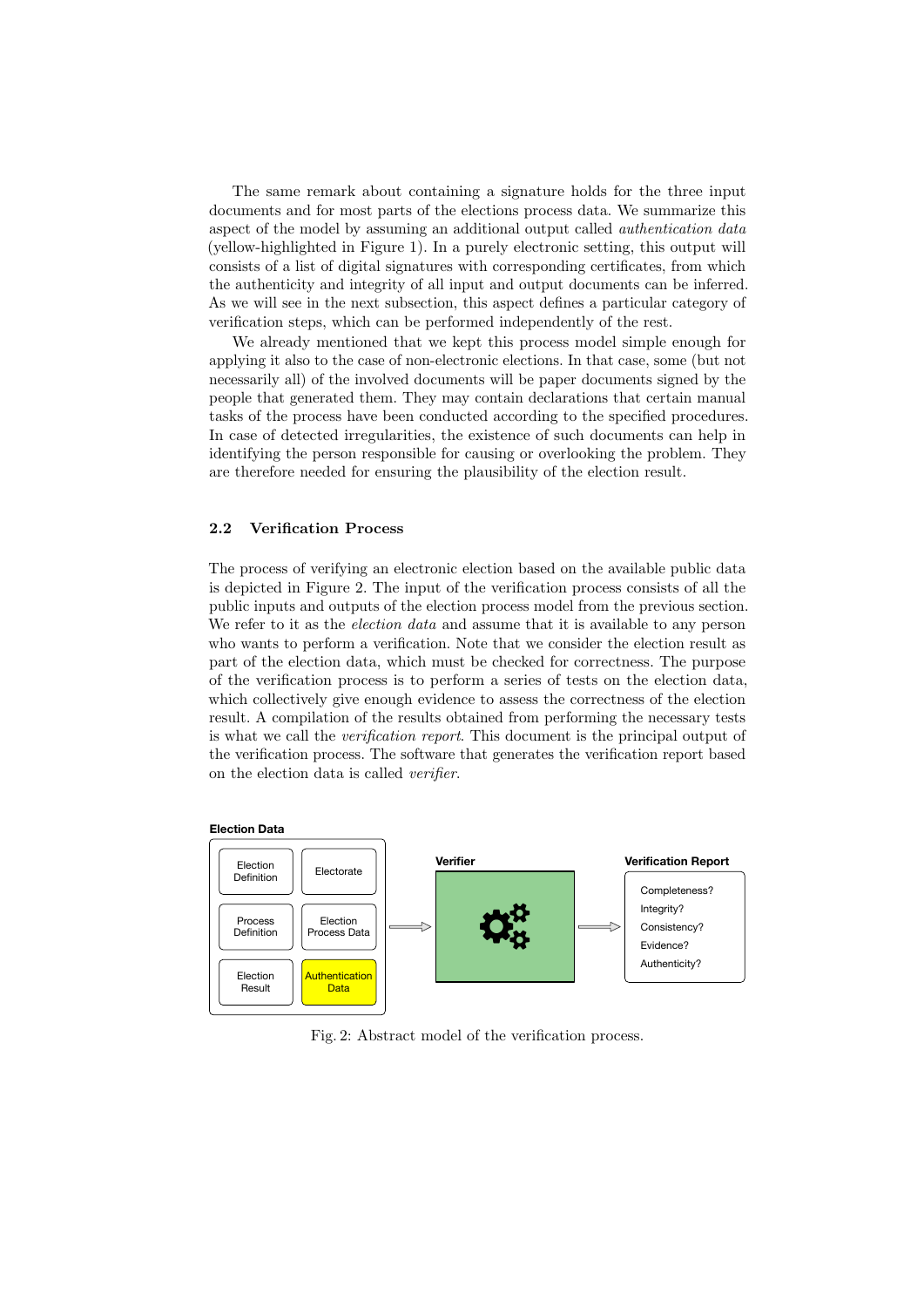By defining the verification as a series of individual tests performed by the verifier, it is possible to introduce at least five different top-level categories, according to which the tests can be grouped in a meaningful way (further meaningful categories and sub-categories may exist in more concrete cases). In Table 1, we summarize the meaning of these categories and their differences. One of the purposes of introducing such test categories is to facilitate and systematize the definition of a suitable test catalog, which ultimately leads to a fully connected verification chain. This test catalog is the main content of the verifier specification (see Section 2.4). Another purpose of introducing categories is to simplify the organization and presentation of the test results in the verification report.

| Category     | Description                                                                                                                                                                   |  |
|--------------|-------------------------------------------------------------------------------------------------------------------------------------------------------------------------------|--|
| Completeness | Do the available data elements cover the whole election process<br>according to the specification? Do they allow a complete verification<br>chain?                            |  |
| Integrity    | Do all data elements correspond to the protocol specification? Are<br>they all within the specified ranges?                                                                   |  |
| Consistency  | Are related data elements consistent to each other?                                                                                                                           |  |
| Evidence     | Are the cryptographic proofs contained in the election data all valid?<br>Do they provide the necessary evidence to infer the correctness of<br>corresponding protocol steps? |  |
| Authenticity | Can the data elements be linked unambiguously to the party autho-<br>rized to create them?                                                                                    |  |

Table 1: Test categories of the verification process.

An example of a verifier's user interface is depicted Figure 3. It shows the upper part of the verification report for an election at the University of Zürich in 2013 using the UniVote system [4, 10]. The status bar in the upper right corner indicates that the verification is still in progress. The report also shows the results of the first eleven (out of 61) tests. Nine tests succeeded, one test has been dropped due to a missing certificate, and one test failed due to an invalid signature. Assuming that the verifier itself works properly, this indicates that parts of the implemented voting system have not been working properly, or even worse that the election has been exposed to an attack. In any case, it is clear that both the cause and the impact of the exposed problems have to be investigated. Triggering such an investigation in case of irregularities is the main purpose of performing the verification.

#### 2.3 Impact and Consequences of Failed Tests

As illustrated by the above example, using a verifier to conduct the verification of an election can always lead to a situation, in which some tests from the test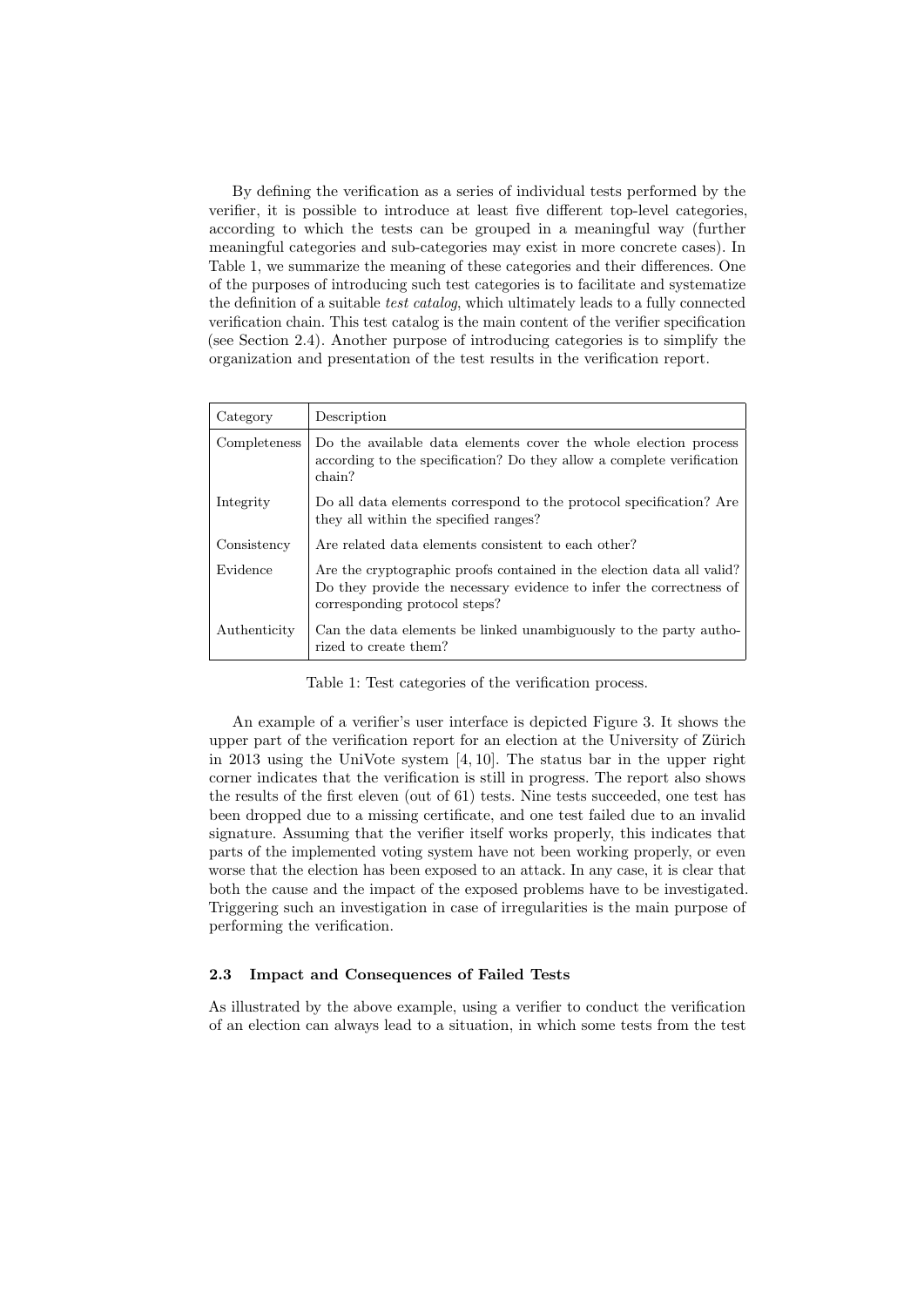

Fig. 3: User interface of the verifier for the UniVote system.

catalog have failed. There are numerous possible causes for a test to fail, but there is presumably no better way for finding the cause than analyzing the particular problem at hand. Giving general recommendations about handling failure cases is therefore quite difficult. Nevertheless, we can at least propose three different evaluation criteria, which may help to classify the impact of the problem and to decide about the next steps.

The first criteria is the maximal number of affected votes. Suppose that  $N$ electronic votes have been submitted and that maximally  $0 \leq k \leq N$  votes are affected by the problem.<sup>1</sup> Note that this constraint includes the two natural limiting cases of  $k = 0$  (no vote affected) and  $k = N$  (all votes affected). Another important quantity is the number  $\Delta R$  of votes, which are necessary to change the winner or the outcome of an election. In a referendum, the general constraint for this number is  $1 \leq \Delta R \leq \frac{N}{2}$ . For example, for 60 yes-votes, 30 no-votes, 10 blank votes, and therefore  $\tilde{N} = 100$ , the outcome could be changed by turning 15 yes-votes into no-votes. For judging the impact of the problem, it is therefore important to determine if k is smaller or bigger than  $\Delta R = 15$ . For  $1 \leq k < \Delta R$ , the impact of the problem may not justify the invalidation of the whole election (similar arguments are used to handle minor irregularities in

<sup>&</sup>lt;sup>1</sup> In a hybrid election process, both the number of electronic votes and the total number of votes must be taken into consideration.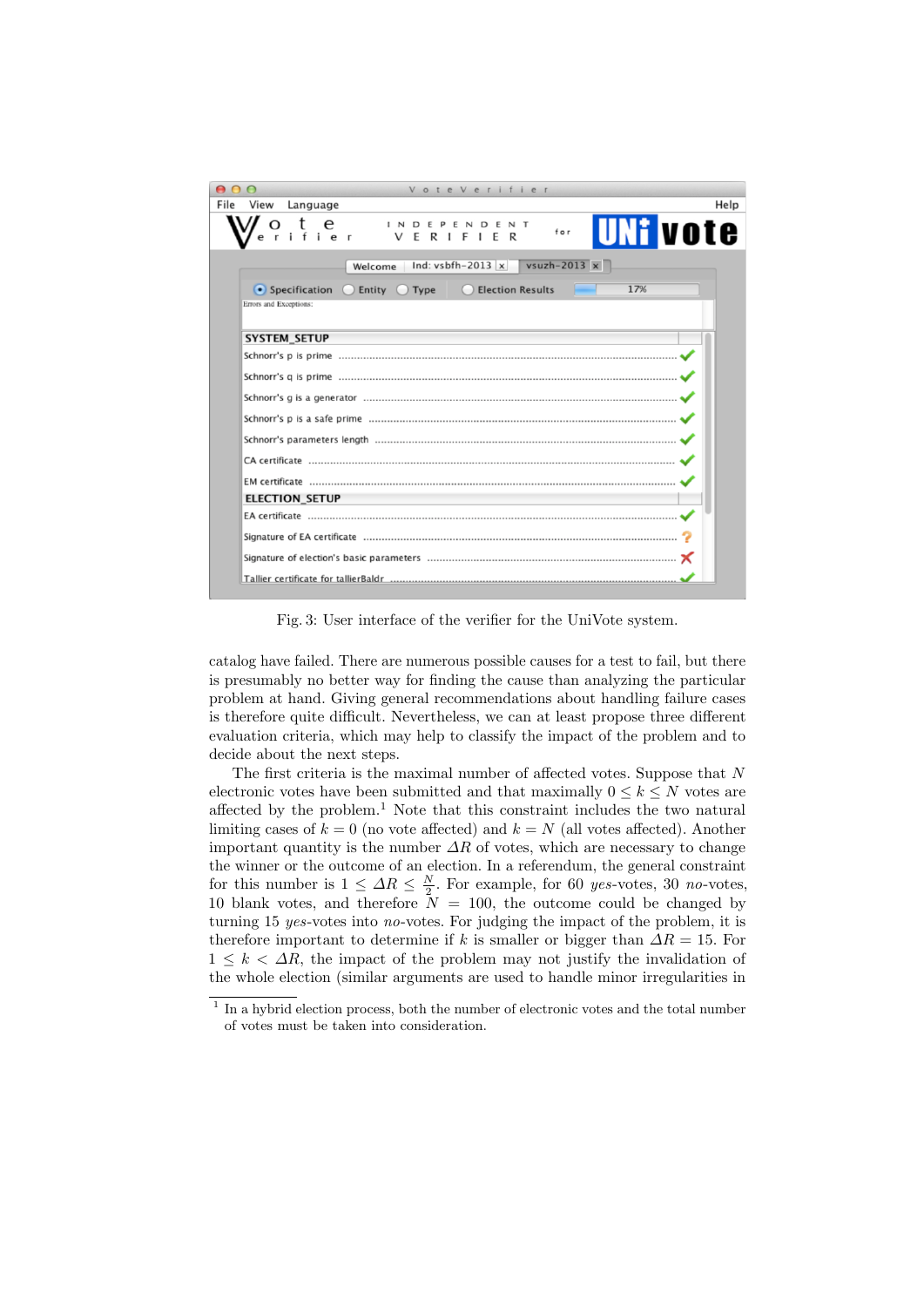paper-based elections), but in the more severe case of  $k \geq \Delta R$ , repeating the whole election can probably not be avoided.

The second criteria refers to the security goal violated by the detected problem. Relative to a single submitted vote, three cases must be distinguished: a violation of the vote's secrecy, a violation of the vote's integrity, or a violation of both the vote's secrecy and integrity.<sup>2</sup> Generally, we consider violations of the vote's integrity to be more critical than violations of the vote's secrecy, because they affect the election results in a direct way. The possible consequences are therefore more drastic in such cases. In Figure 4 we give an overview of the consequences in the scenarios obtained from combining the first two evaluation criteria. It shows for example that vote secrecy violations do not directly invalidate the election result, but that an investigation of the problem's cause is always necessary.

|              | <b>Vote Secrecy</b>     | <b>Vote Integrity</b>      | <b>Vote Secrecy &amp; Integrity</b> |
|--------------|-------------------------|----------------------------|-------------------------------------|
| $k=0$        | <b>Result confirmed</b> | Result confirmed           | <b>Result confirmed</b>             |
| $k<\Delta R$ | <b>Result confirmed</b> | <b>Result questionable</b> | Result questionable                 |
|              | Initiate investigation  | Initiate investigation     | Initiate investigation              |
|              | Stop using the system   | Stop using the system      | Stop using the system               |
| k≥∆R         | <b>Result confirmed</b> | Result not confirmed       | Result not confirmed                |
|              | Initiate investigation  | Initiate investigation     | Initiate investigation              |
|              | Stop using the system   | Stop using the system      | Stop using the system               |

Fig. 4: Problem scenarios with consequences.

Another important point to consider in case of an unsuccessful verification is the question of whether the problem could possibly be solved by repeating some steps of the election process. For example, the case of a missing or invalid signature could possibly be solved by simply repeating the signature generation. Generally, such recovery procedures mostly exist for data that is not temporarily linked to other parts of the election data. In those cases, only the availability of the data is necessary to conduct the verification, not their moment of creation. Problems encountered with such data can therefore be solved by repeating their creation during a recovery procedure.

Assuming that recovery procedures exist, pursuing them will always be the first choice in case of encountering a problem in the verification report. A general business process model for handling failure cases is depicted in Figure 5. It shows that executing a recovery procedure invokes an additional verification

<sup>&</sup>lt;sup>2</sup> The main purpose of the universal verification is detecting integrity violations. However, the failing of certain tests can also lead to situations, in which vote secrecy is no longer guaranteed, for example if the signatures of the mixing proofs are all invalid. This could mean that all mixing proofs have been generated by the same party, which can then establish links from cleartext votes to voters.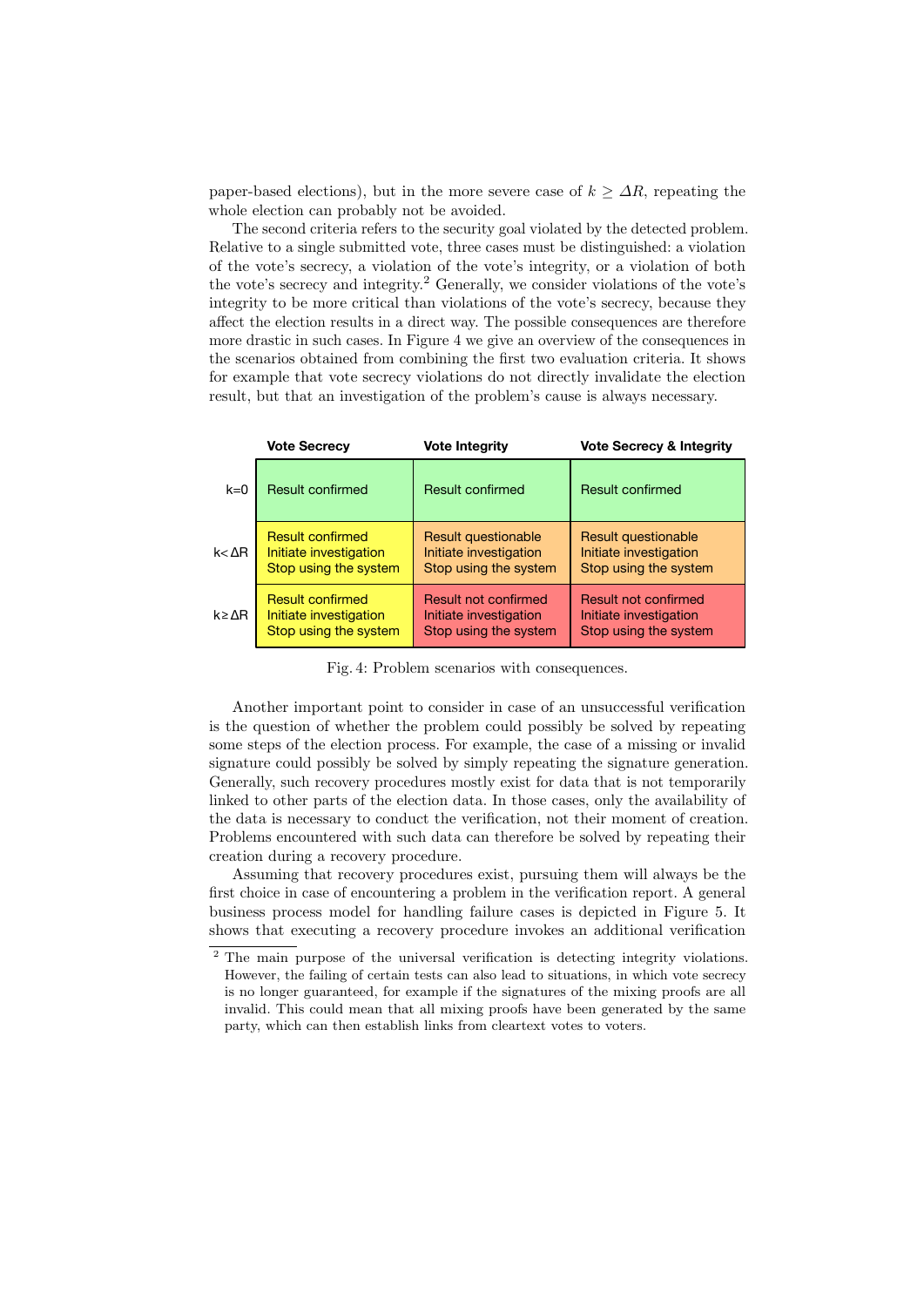round. If the problem persists—or if no recovery procedure has existed from the beginning—then an investigation of the problem must be invoked and the result of the investigation must be documented in a report.



Fig. 5: Process model for handling failure cases and recovering from them.

#### 2.4 Developing the Verifier

The principal technical aid for conducting the verification of an election is the verifier. Clearly, the proper functioning of the verifier is a mandatory precondition for obtaining conclusive verification reports. It is therefore essential that the verifier works exactly in accordance with the specified cryptographic protocol. Any deviation could lead to unpleasant situations in which the verifier reports a failure when everything is correct (false negative) or misses a failure when something went wrong (false positive). In a nutshell, the software development goal for the verifier consists in avoiding these situations altogether.

Given the mathematical and technical complexities of cryptographic voting protocols, developing a verifier directly from the protocol specification is a very big challenge. It requires advanced skills in both applied cryptography and software development. If unqualified personnel is in charge of this task, it is likely that the implemented test catalog will not form a complete verification chain, or that some tests are implemented incorrectly. In both cases, the conclusiveness of the verification report is weakened considerably.

To ensure the required functionality and software quality, we propose a twostep procedure for developing the verifier. The first step consists in deriving a specification document from the specification of the voting system. This task should be performed by cryptography experts that are familiar with voting protocols in general and with the specific technical details of the voting protocol at hand (possibly by the designers of the voting protocol). The main part of this document is the aforementioned test catalog, which together must form a complete verification chain. To assure the completeness of this chain, assembling the test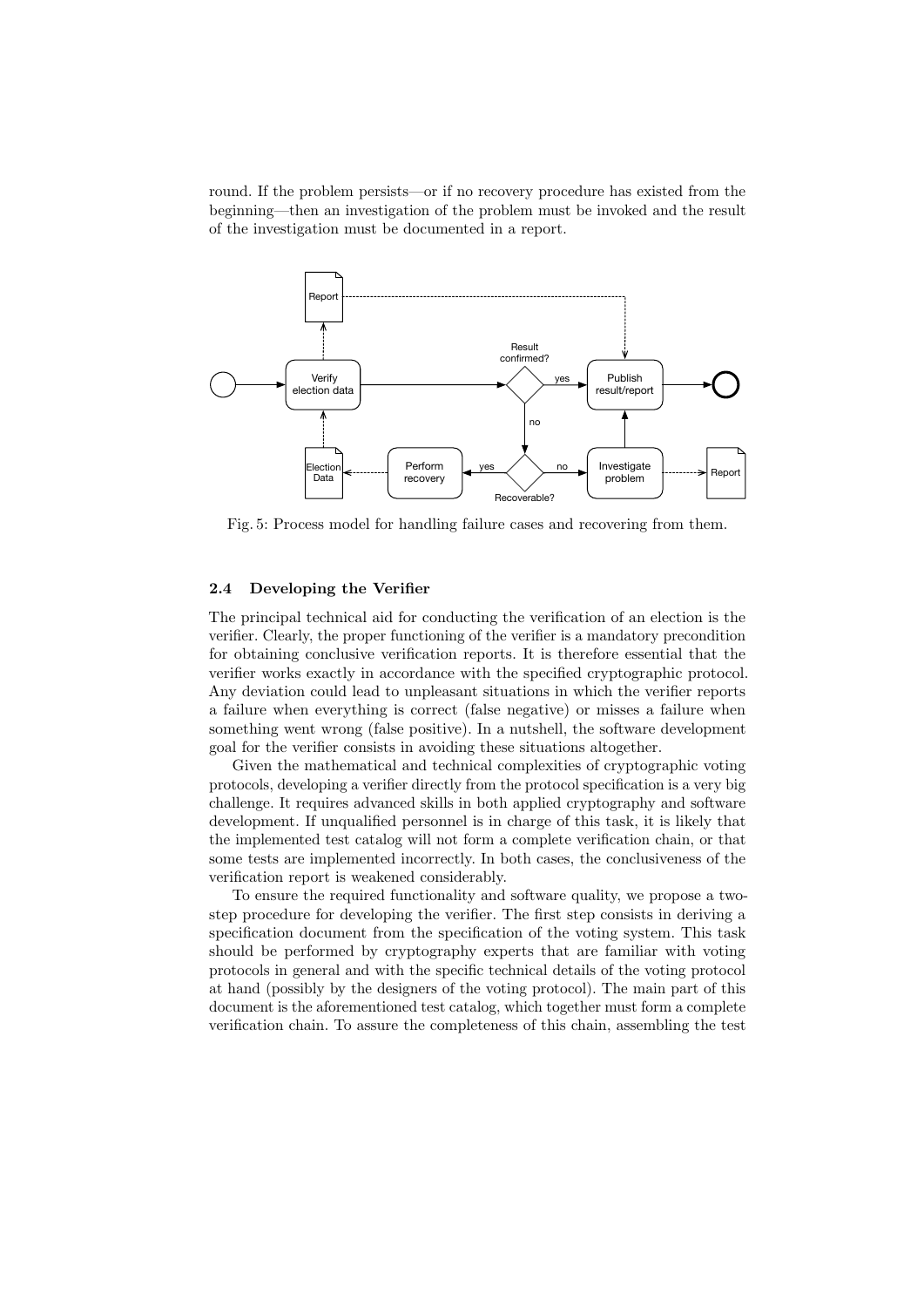catalog must be carried out with meticulous precision. To detect remaining gaps as early as possible, we also recommend applying a thorough reviewing process to this document. For maximal transparency, we also recommend the publication of this document.



Fig. 6: Developing and executing the verifier based on a separate specification document.

Developing the actual software based on the verifier's specification is the second step of the proposed procedure (see Figure 6). This task can be delegated to a software engineer with only moderate background knowledge in cryptography and cryptographic protocols. To achieve general software quality properties, standard software design and coding principles should be applied to the development process. Code reviewing is another important method to establish the desired code quality. For maximal transparency, we also recommend to publish the source code and to invite the public to participate in reviewing the code.

Additional preconditions for developing the verifier are a precise interface description for obtaining the election data from the voting system and the availability of some meaningful test data. Both preconditions must be met by the developers of the voting system. Ideally, the test data also contains inconsistencies or flaws, such that the developed software can be tested for false positives and false negatives. Finally, it is also very important to implement a strict versioning policy, because even the slightest change in the voting system or in the election data may be enough to affect the proper functioning of the verifier.

# 3 Hybrid Election Processes

The election and verification processes as discussed so far are only directly applicable to the simple case of a purely electronic election with a single voting channel. The situation usually gets more complicated if multiple voting channels are offered simultaneously. The simplest way of handling multiple channels is to let the voters choose their preferred channel prior to an election. This leads to a decomposition of the electorate, which finally results in conducting multiple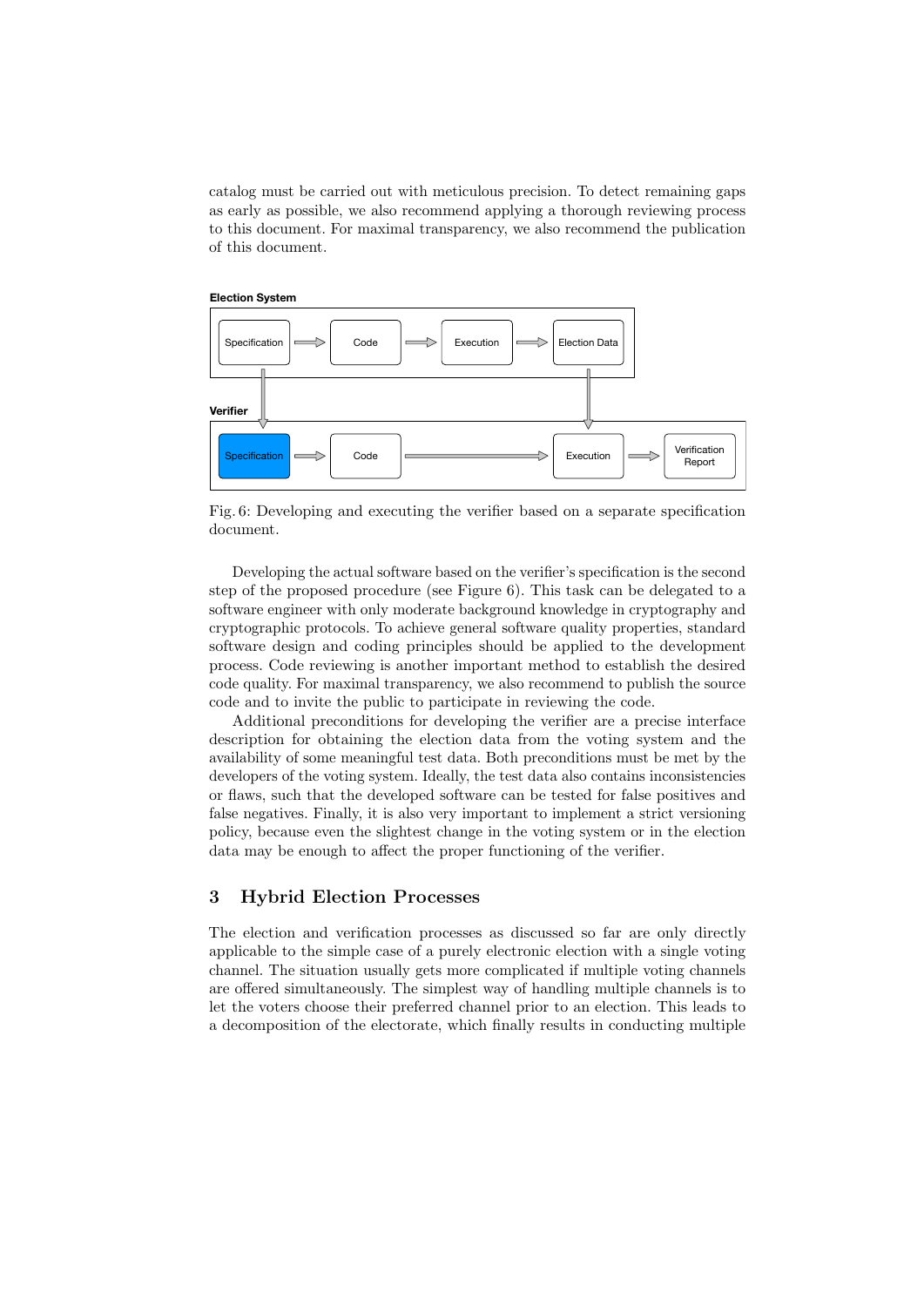elections independently of each other. In this case, no channel coordination other than summing up the individual election results is necessary. If one of the channels is an electronic one, the verification can therefore be conducted in isolation using the process described in the previous section.

A more complicated situation arises if voters can choose the voting channel spontaneously during the election period. The composition of corresponding election processes is called a hybrid election process, and we will see in this section that extra precautions are necessary to handle this case properly. We are particularly interested in hybrid election processes because they correspond to the current plans in Switzerland of offering the electronic channel in addition to the two existing voting channels (postal mail, in person). The question that we want to address here is how to conduct the verification of the electronic votes, if postal voting or voting in person takes place simultaneously.

#### 3.1 Extending the Election and Verification Processes

The major problem that arises in a hybrid election process is to ensure that no voter submits more than one vote over the available channels. This implies that using one channel for submitting a vote must disqualify the voter in every other channel. It is clear that implementing this seemingly simple principle requires accurate coordination between the channels. In practice, it turns out that the submission of multiple votes over multiple channels can not be avoided completely, even if doing so is illegal. If this happens, it should at least not be possible that two votes from the same voter are counted. Double votes from the same voter must therefore be eliminated—together with other invalid ballots—before starting the tallying process. This process, which is called cleansing, is a mandatory initial step of the post-election phase.

From the perspective of the election process model of Section 2.1, an additional input containing the list of disqualified voters is required to perform the cleansing of the submitted ballots before initiating the tally. This leads to the extended election process model of Figure 7. The actual electorate that is relevant for the tally is obtained from eliminating the disqualified voters from the electorate. The model depicted in Figure 7 also shows that the list of actual election participants is an additional output of the process. This list defines the disqualified voters in every other voting channel of the hybrid system. In the next subsection, we will see how to combine two or multiple such election processes into a hybrid election process.

The additional input and output documents in the extended election process model must be taken into account when performing the verification. Note that every single entry in each of these documents is highly critical, because they define somebody's right to submit a vote over some channel. Figure 8, which shows the extended verification process model, illustrates the inclusion of these documents. The purpose of the verification report is still the same, but since two additional inputs are now taken into account, a successful report also validates their contents.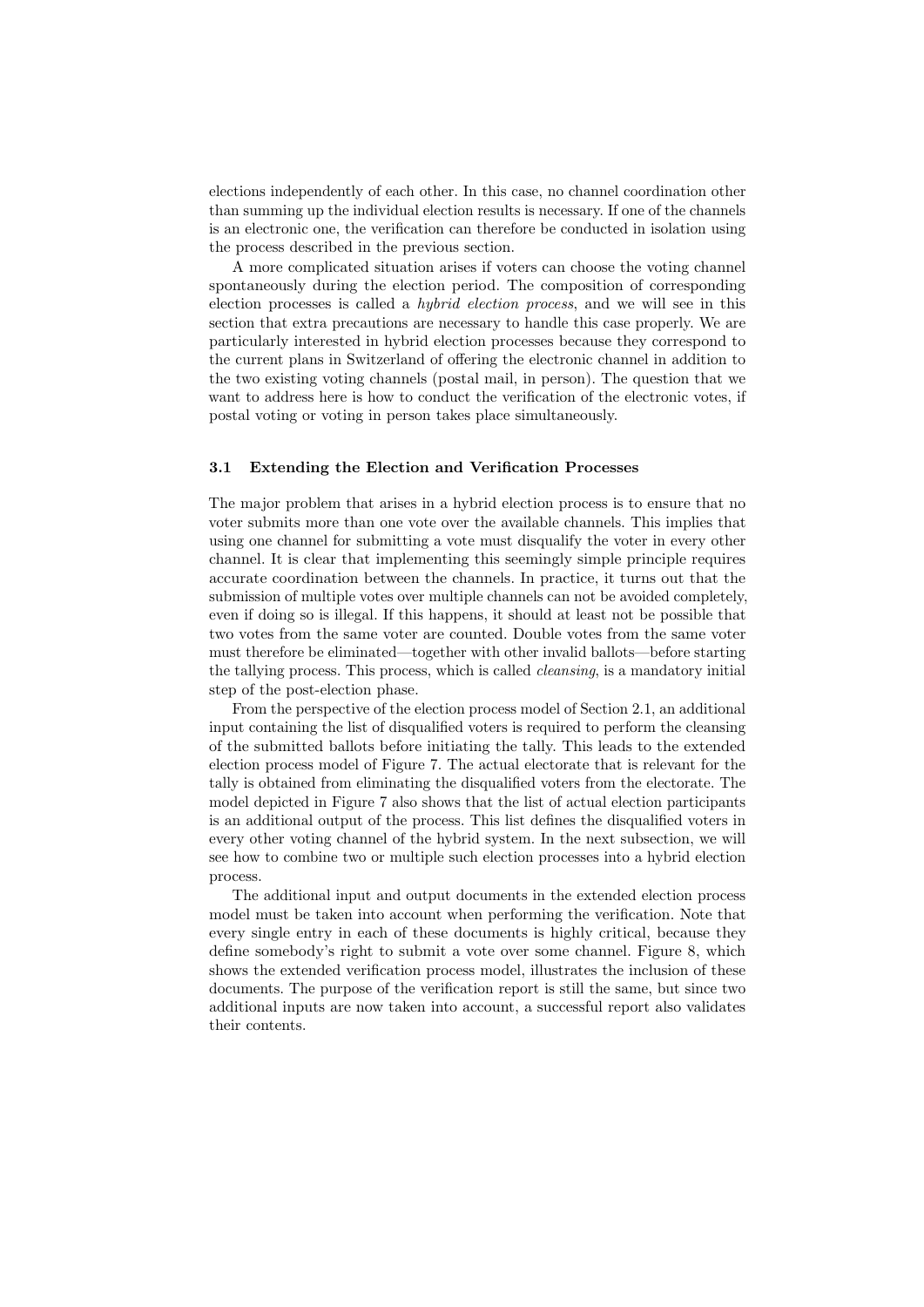

Fig. 7: Extended election process model for hybrid elections.

#### 3.2 Composed Election Processes

Let's now have a closer look at actual compositions of multiple election processes. We will restrict ourselves to the simplest case of composing two alternative election processes. As we will see, the result of such a composition is again an election process, which can be further combined with other election processes. In this way, it is possible to construct recursive process models for more complicated combinations of three or more voting channels on the basis of the basic compositions described here.

For analyzing the composition of two election processes, we can distinguish two opposed cases. In the case of a *serial composition*, the temporal availability of the two channels is exclusive, i.e., the election period of the first election process strictly precedes the election period of the second process. Figure 9 depicts the hybrid process model obtained from a serial composition. It shows that the list of participants from the first channel defines the list of disqualified voters in the second channel. Note that the inverse data flow from the second channel back into the first channel is not required to guarantee the detection of double votes. Serial compositions are therefore relatively easy to handle properly.

More complicated situations arise in the case of a *parallel composition*, in which the election periods of the two processes overlap. In this case, the data exchange between the two channels is mutual. The resulting process model is depicted in Figure 10. It shows how the list of participants from each of the two channels is given as an additional input into the other channel. The problem here is that the same voter may appear in both lists, which must be taken into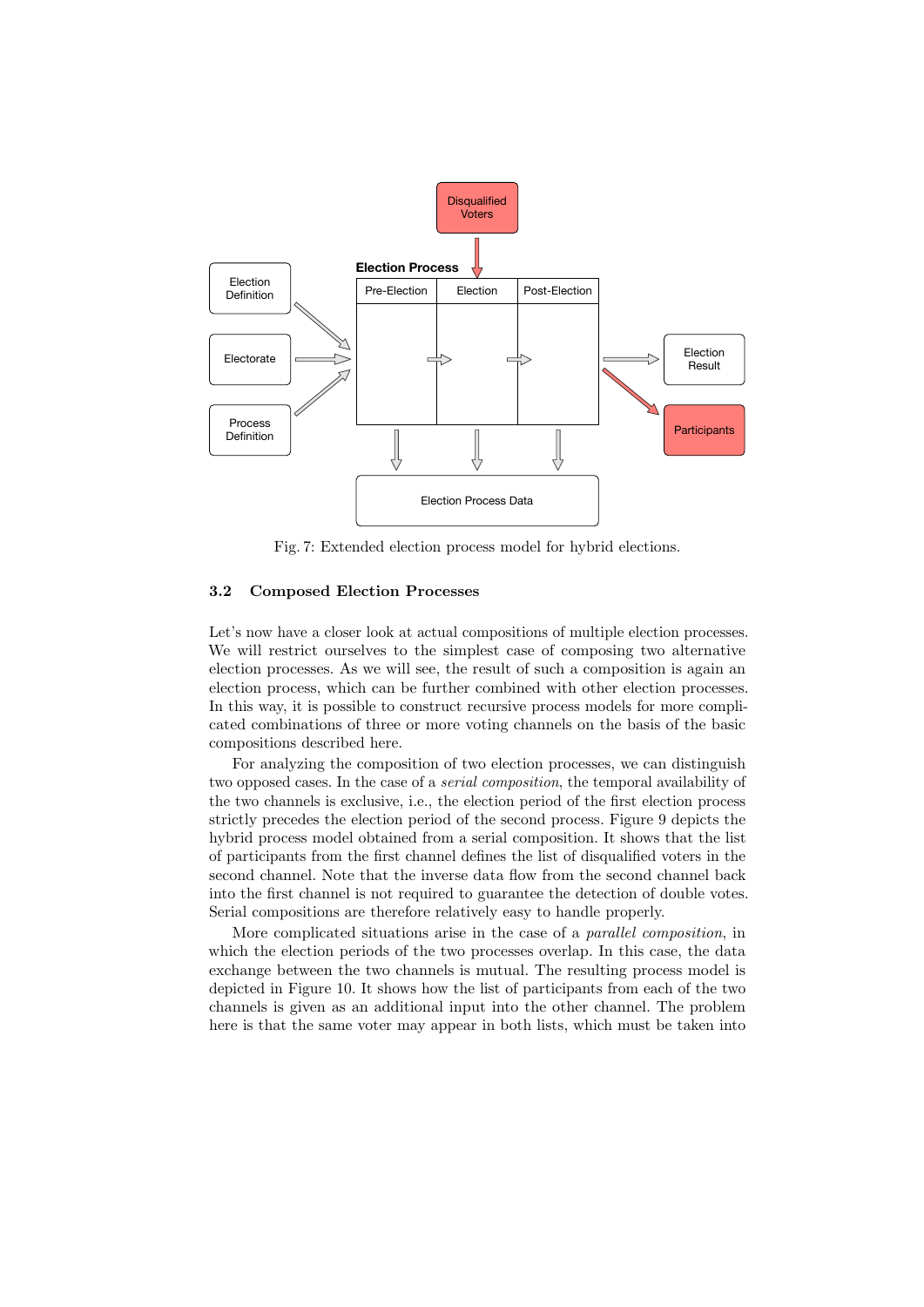

Fig. 8: Extended verification process model for hybrid elections.

account in each of the two cleansing processes. To handle such cases properly, there must be a clear policy of prioritizing one of the two submitted votes.

We see three different general strategies for defining such a policy. We will shortly discuss them in the remaining of this section. For this, we consider the use case from Switzerland, where an electronic voting channel is combined with a physical voting channel (postal mail). We assume that an electronic vote counts as "submitted" when the voter terminates the voting process, for example by clicking a button from the voting application's user interface. In case of submitting a paper ballot using postal mail, we assume that the vote counts as "submitted" when the ballot is registered at the polling station. Note that in Switzerland, submitting more than one vote is prohibited by law, regardless of the available voting channels. However, since voters are instructed to submit a paper vote in case of a problem encountered when submitting an electronic vote, enforcing this law will be difficult in practice. In other countries, for example in Norway, submitting multiple votes is explicitly allowed. In such a case, the last submitted vote overrides all previously submitted votes.

Prioritizing the Physical Channel. The rule here is as follows: if the same voter uses both channels to submit a vote, only the vote submitted over the physical channel will be counted. With this policy, paper votes can be counted regardless of the list of participants from the electronic channel. Therefore, the problem of eliminating double votes is only relevant for the electronic channel. Note that this situation is similar to a serial composition, in which the physical channel precedes the electronic channel. This policy is therefore relatively simple to implement. It is also compatible with a current practice in Switzerland, where administrative staff at the electoral office separates paper votes from the signed polling cards right upon receiving the paper ballot.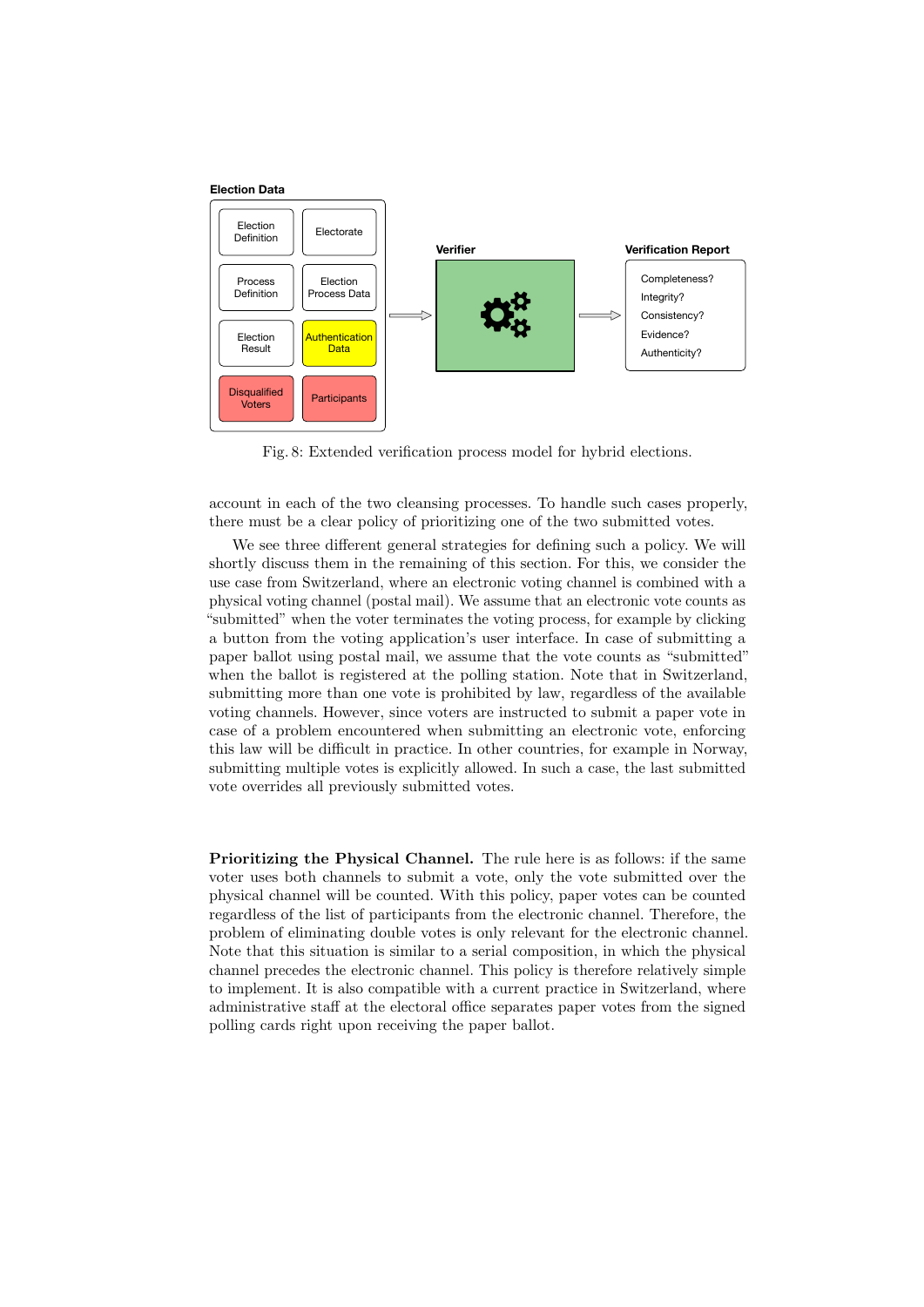

Fig. 9: Serial composition of two election processes.

Prioritizing the Electronic Channel. Here, the rule from above is applied in the opposite way, i.e., only the electronic vote of a voter using both channels is counted. The counting of the electronic votes can therefore be conducted regardless of the list of participants from the physical channel. This also simplifies the verification process, which can be conducted independently of the physical channel, but it makes the counting of the paper ballots at the polling station more complicated. For example, separating the paper votes from the signed polling cards must be postponed until the complete list of participants from the electronic channel is available.

Prioritizing the First or Last Submitted Vote. In this case, if someone submits two votes over both channels, only the first or the last submitted vote will be counted. This is the most complicated policy to implement, because the channels are mutually dependent on each other, i.e., exchanging both lists of participants according the Figure 10 is a mandatory precondition for eliminating double votes in both channels. The exchange of these lists can be done in two ways, either dynamically during the election phase or in a single step at the end of the election phase. In the dynamic case, the two voting channels may try to sort out double votes at the moment of receiving them, but a perfect synchronization is obviously very difficult to implement. Therefore, conducting the cleansing process at the end of the election phase is necessary in either case.

To enable the prioritization of either the first or the last submitted vote, timestamps must be added to the lists of participants, which define the exact moment of submitting the vote. The decision of keeping or ignoring a submitted vote is then based on these timestamps. Note the issuing reliable timestamps in an electronic context is a difficult problem on its own, especially if third parties must be able to verify the correctness of the timestamps in a conclusive way.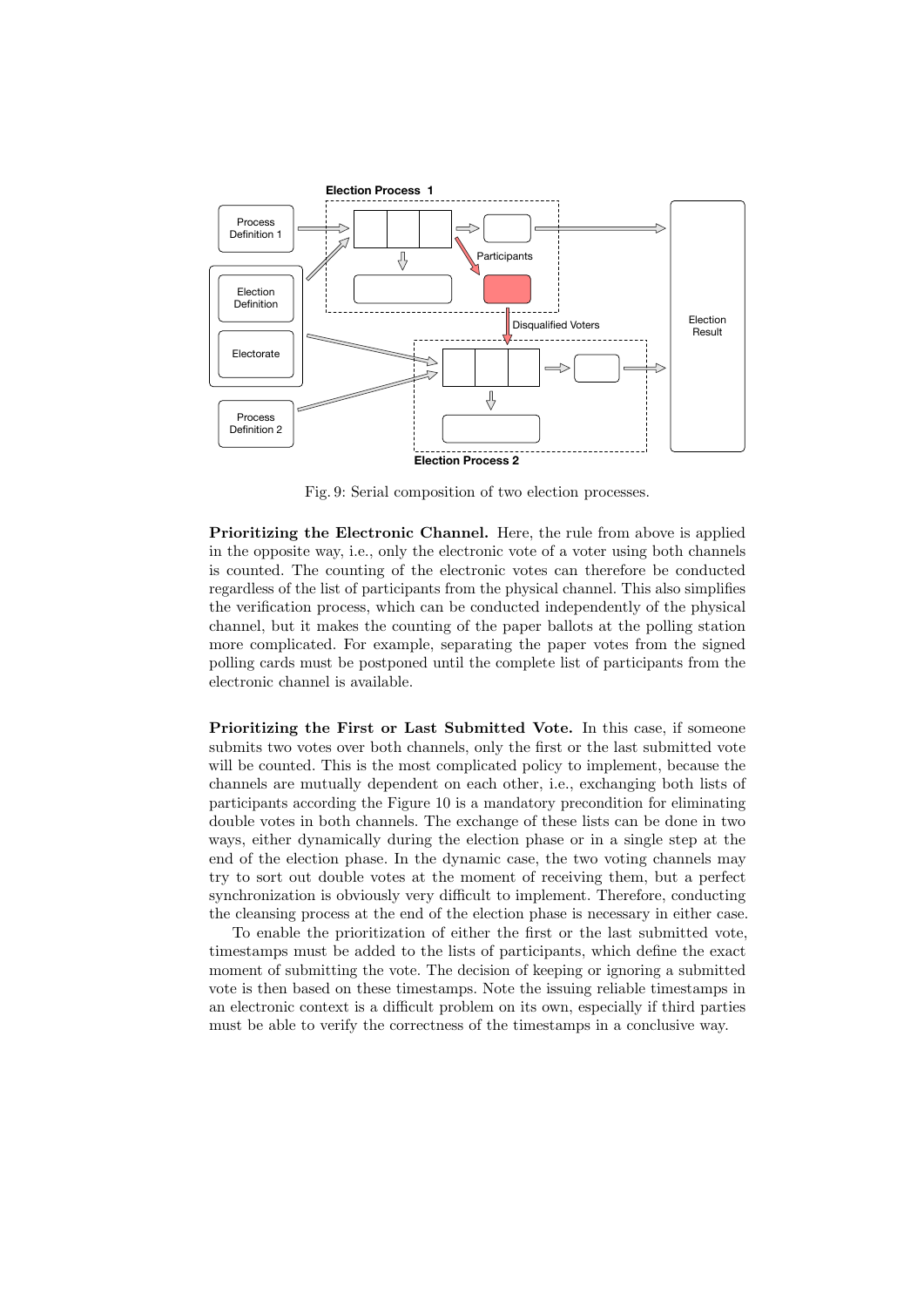

Fig. 10: Parallel composition of two election processes.

# 4 Conclusion

This paper is an attempt to define the universal verification process for electronic elections. The motivation for this paper comes from the observation that there is almost no practical experience with conducting actual verifications. On the other hand, since universal verifiability is commonly recognized as one of the most important counter-measures against all sorts of failures or attacks, almost everyone agrees that it must be implemented into future e-voting systems that are used for real political elections. Our analysis of the verification process in this paper shows that conducting an actual verification is more complex than it may appear at first sight. By discussing some of the most apparent questions and problems, we hope to provide some general technical guidelines for people in charge of implementing or organizing a verification process.

In most parts of the paper, for making our analysis and findings as widely applicable as possible, we have adopted a very general perspective. However, relative to a concrete voting system and application use case, many specific questions only arise if all the details about the cryptographic voting protocol, the technical system specification, and the political and legal contexts are available. Therefore, we can not answer these questions here, but we recommend not to underestimate the problems that may arise. More generally, we recommend to pay attention to the difficulties of the verification process well in advance. Election organizers should look at it as a separate important project, which also requires a careful planning, proper management, and adequate budget.

Acknowledgments. We thank the anonymous reviewers for their comments and suggestions. We are also grateful to Timo Bürk, Xavier Monnat, Jörg Schorr, Olivier Esseiva, and Anina Weber for helpful discussions, proofreading, and feedback. This research has been supported by the Post CH Ltd.